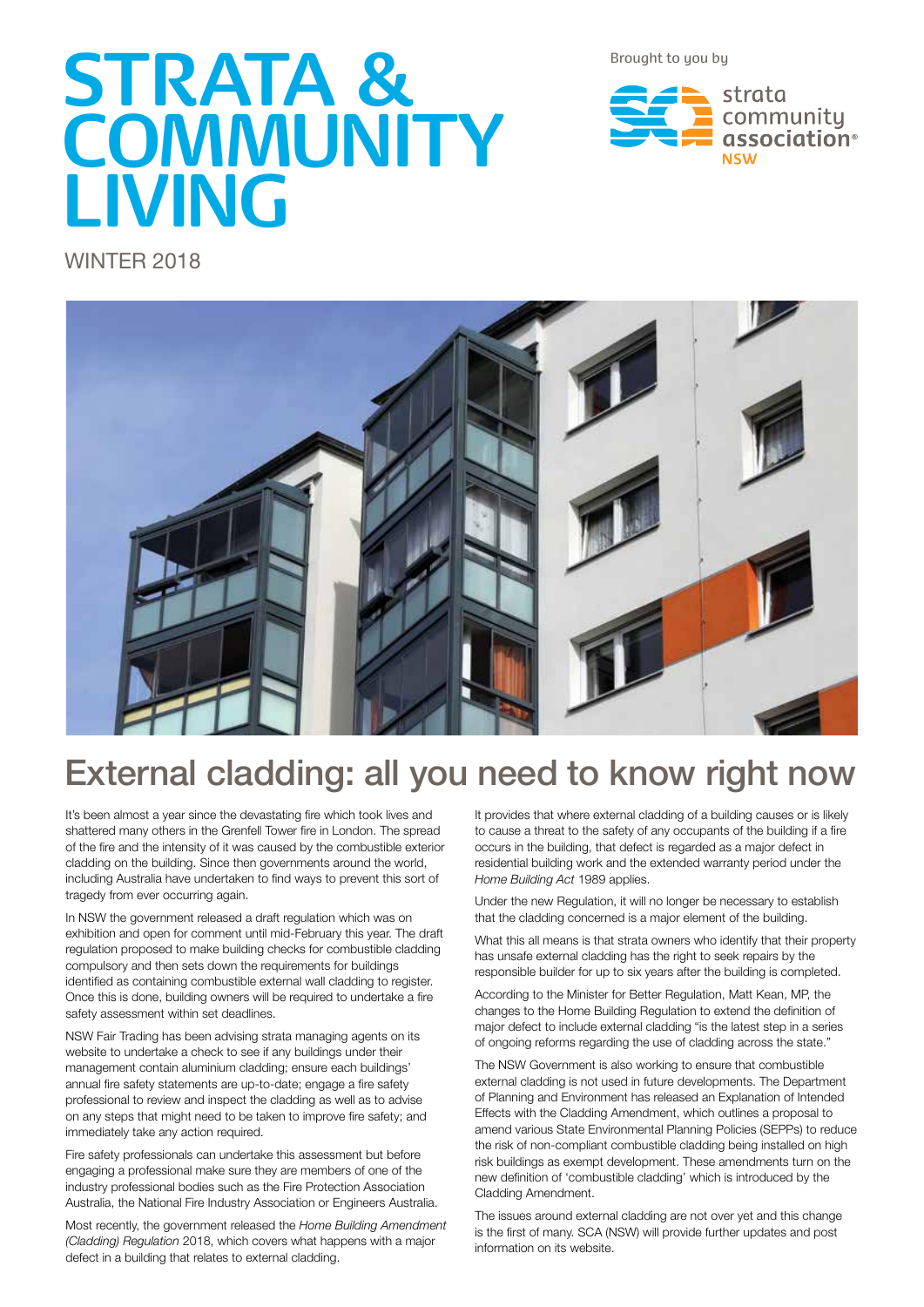

## Our sustainable future Scam aware

If you've seen the acronym NABERS but wondered what it meant we can tell you that it stands for the National Australian Built Environment Rating System. It measures the energy efficiency, water usage, waste management and indoor environmental quality of buildings, tenancies and homes and its resulting impact on the environment.

The NABERS scheme is managed by the Federal Government through the Office of Environment and Heritage and covers all Federal, State and Territory governments.

NABERS has been well embraced in the commercial sector with a large majority of Australian commercial buildings undertaking and adopting the scheme. Since legislation was introduced in 2010 to require office buildings to disclose the energy efficiency of the building to prospect tenants or buyers, most have undertaken the assessment and been awarded a star rating.

And now from June this year, NABERS will launch a new tool for apartments so buildings across Australia will be able to get an energy and water star rating that indicates how efficiently their building's common property is performing.

Owners corporations, apartment owners, investors, residents, strata managing agents, and building managers can all use this information to easily understand and improve the performance and value of their building.



The new tool will assess the energy performance of the buildings central services and encourage retrofits of inefficient systems such as lighting, HVAC systems, pool pumps, hot water systems, sensors and building management systems.

Previous stories in Strata and Community Living have shown how these changes can make a large difference on the operating costs and over time save money, which means that strata schemes can invest owners monies into maintaining the building and perhaps delay fee increases.

In a recent story about past CHU Strata Community Awards winners of the Strata Community Environmental and Engagement Award, one strata scheme estimated that it would save around \$44,000 on water bills by improving water efficiency. While another is saving \$10,000 a month by installing LED lighting in the common areas.

> Identity theft is a type of fraud that involves using someone else's identity to steal money or gain other benefits.

Apartments that can prove their green credentials are also attractive to buyers and tenants alike. A story in the Sydney Morning Herald in September 2017, showcased a new development in the Inner West stating that properties with features which cut down on electricity bills, such as solar and airflow maximising designs, would be much more attractive to renters. That surely makes them also attractive to owner occupiers too.

The Federal Government has not as yet mandated that apartment buildings have a NABERS rating but evidence suggests that taking the time to use this tool or engage in assessment programs can save owners money and increase energy efficiency.

To find out further information go to the NABERS site www.nabers.gov.au

At the end of May this year the Australian Competition and Consumer Commission (ACCC) ran a Scams Awareness Week in which it asked consumers to take a moment and 'Stop and check: is this for real?'.

- **n** If you're contacted unexpectedly and threatened by someone who says they're from a government agency or trusted business, always consider the possibility that it may be a scam – then stop and check if it's for real.
- Don't be pressured by a threatening caller and don't respond to threatening emails or voicemail messages asking you to call someone back. If you do, the scammers may increase their intimidation and attempts to get your money.
- $\blacksquare$  If you're unsure whether a call or email is genuine, verify the identity of the contact through an independent source, such as a phone book or online search, then get in touch with them to ask if they contacted you. Don't use the contact details provided by the caller or in the message they sent to you.
- **F** If you're still unsure, speak to a family member or friend about what's happened.
- **Never give money, bank account or credit card details or other** personal information to anyone you don't know or trust – and never by email or over the phone.
- A government agency or trusted business will never ask you to pay by unusual methods such as with gift or store cards, iTunes cards, wire transfers or bitcoin.
- Don't open suspicious texts, pop-up windows or emails and don't click on links or open attachments – just delete them.
- **Never give anyone remote access to your computer if you're** contacted out of the blue – whether through a phone call, pop up window or email – and even if they claim to be from a well-known company like Telstra.

According to the ACCC last year Australians lost \$340 million to scammers, which they say is a record, but the figure could be much higher. Many people don't report this crime as they are embarrassed, or they think it was such a small amount that they will cut their losses and learn from the experience.

The ACCC say many of the scammers pretend they are from a government agency such as the Australian Taxation Office, the Police or a well-known company such as an electricity provider. The scammers prey on our insecurities and using these agencies or companies, scare people into paying money or handing over personal information.

In 2017 there were five threat-based levels of impersonation. From the ACCC website they are listed below:

#### **Threats to life, arrest or other**

Threats to life, arrest or other involve demands by scammers to pay money that you supposedly owe and threats if you do not cooperate.

#### **Remote access scams**

Remote access scams try to convince you that you have a computer or internet problem and that you need to buy new software to fix the problem.

#### **Phishing**

Phishing scams are attempts by scammers to trick you into giving out your personal information such as your bank account numbers, passwords and credit card numbers.

#### **Identity theft**

#### **False billing**

False billing scams request you or your business to pay fake invoices for directory listings, advertising, domain name renewals or office supplies that you did not order.

If you do find yourself in one of these situations are unsure what to do, the ACCC has provided some useful tips.

To report a scam or suspected scam head to the ACCC website and fill in a 'report a scam web form'. Additional information is also available on the ACCC website www.scamwatch.gov.au

Don't be embarrassed if you do find yourself the victim of a scam. These people are master manipulators and can be threatening. Do report it and let the authorities deal with the situation for you.

High rise buildings have, for some time, been subject to energy start ratings. This is much like the energy star ratings on household appliances. These tell consumers how energy efficient a device is and encourages us to consider our purchase against the cost of our electricity bills.